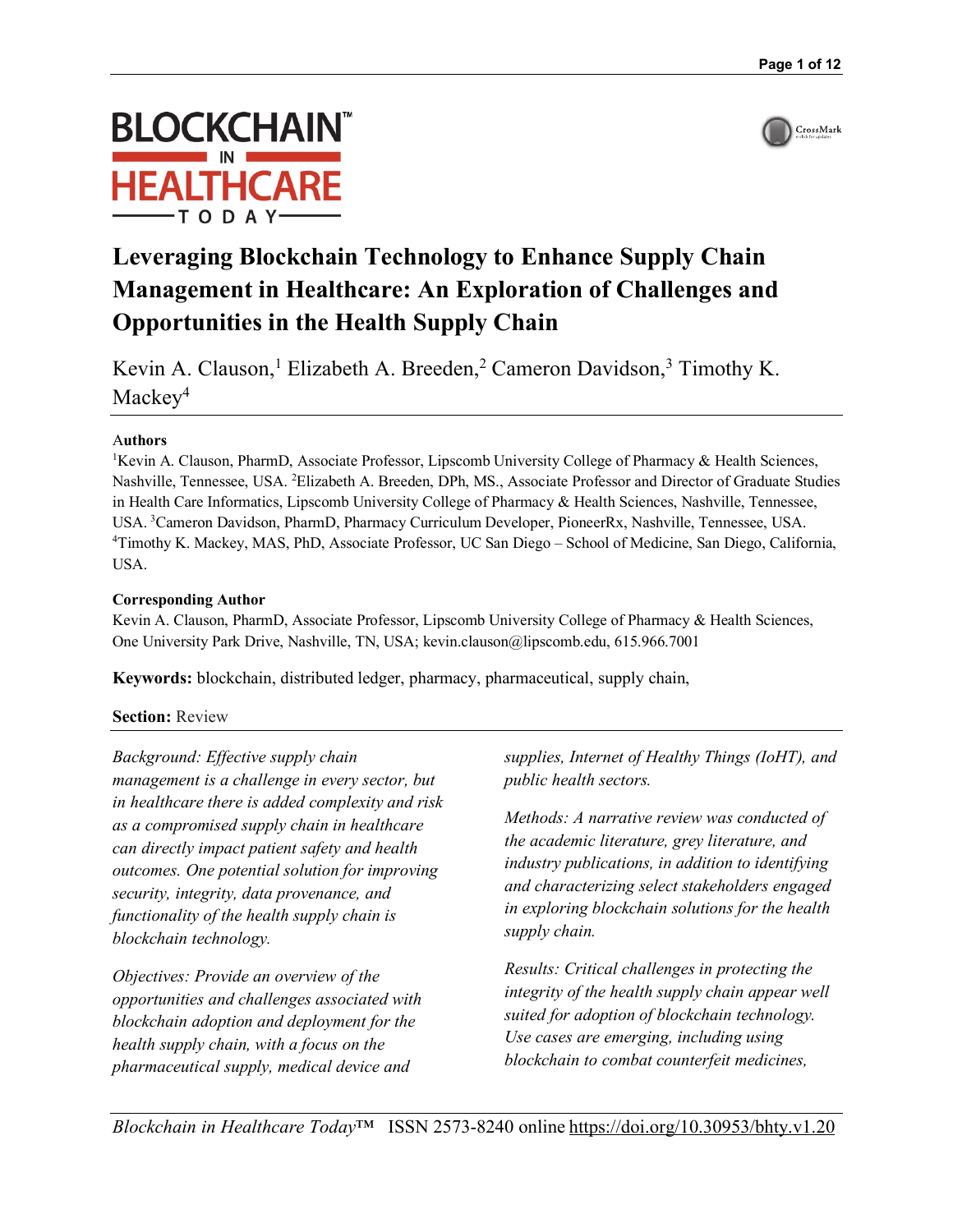*securing medical devices, optimizing functionality of IoHT, and improving the public health supply chain. Despite these clear opportunities, most blockchain initiatives remain in proof-of-concept or pilot phase.*

*Conclusion: Blockchain technology has the unrealized promise to help improve the health supply chain, but further study, evaluation and alignment with policy mechanisms is needed.*

#### **NTRODUCTION**

Globalization, increased adoption of information systems and related **IMPODUCTION**<br>
Globalization, increased adoption of<br>
information systems and related<br>
technology, and a sector populated with multiple actors in various jurisdictions, have given rise to a complex and self-proliferating health supply chain. Numerous efforts to protect supply chains in the broader context of all commodities and goods have been undertaken, including the United States (US) National Strategy for Global Supply Chain Security<sup>1</sup>, which is a White House initiative to: "promote efficient and secure services" and "foster resilience".<sup>1,2</sup> While this federal strategy on supply chain security is important for any industry, a compromised supply chain in healthcare is of particular importance as it can result in a number of failures in healthcare delivery that directly impact patient safety and health outcomes. These include the threat of failing to secure and distribute lifesaving commodities, adverse events associated with supply chain breaches, and increased morbidity and mortality in the end-user or patient.

The pharmaceutical supply chain is one of the verticals most prominently considered when developing technology-driven solutions and use cases. <sup>3</sup> For example, the global market for fake, substandard, counterfeit, and grey market medicines accounts for up to \$200 billion per year. <sup>4</sup> Studies have uncovered a host of pharmaceutical products, medical devices, and biologics, that have been subject to

counterfeiting in World Bank categorized low, middle-income, and high-income countries indicating that the entire drug supply chain is susceptible to this transnational form of pharmaceutical crime. 5-8 Coupled with international growth of the pharmaceutical market and a rise in global drug sales, the emergence of various forms of technology and digital health platforms has given rise not only to supply chain solutions but also vulnerabilities.<sup>3</sup> Efforts to secure and modernize the supply chain have thus far focused on technologies such as radio frequency identification (RFID) chips with ownership transfer, mobile applications to track drug pedigree (e.g., m-pedigree), and other product verification solutions. $2,3$ 

In addition to pharmaceutical falsification, improving security and mitigating vulnerabilities in the vertical space of medical commodities and devices is a priority area. The medical device industry is particularly important, given the rise in connected devices and mobile health (mHealth) applications. For example, patients with implantable cardiac devices have been rendered vulnerable due to gaping security holes, illustrating challenges associated with the growth of the Internet of Healthy Things (IoHT) and how its development and adoption has far outpaced security requirements.<sup>9,10</sup> In response to challenges as with the cybersecurity vulnerability identified in the pacemakers, government agencies and regulators are taking steps to increase awareness of the risks to the general public and healthcare ecosystem in the IoHT.<sup>9</sup> Relatedly, rising healthcare costs tied to medical supplies are forcing healthcare systems to reexamine basic operating assumptions. While these processes would allow systems to better capitalize on a health system environment with large volumes of supply chain data, it still would not fully leverage it for supply chain optimization.

*Blockchain in Healthcare Today*™ ISSN 2573-8240 online https://doi.org/10.30953/bhty.v1.20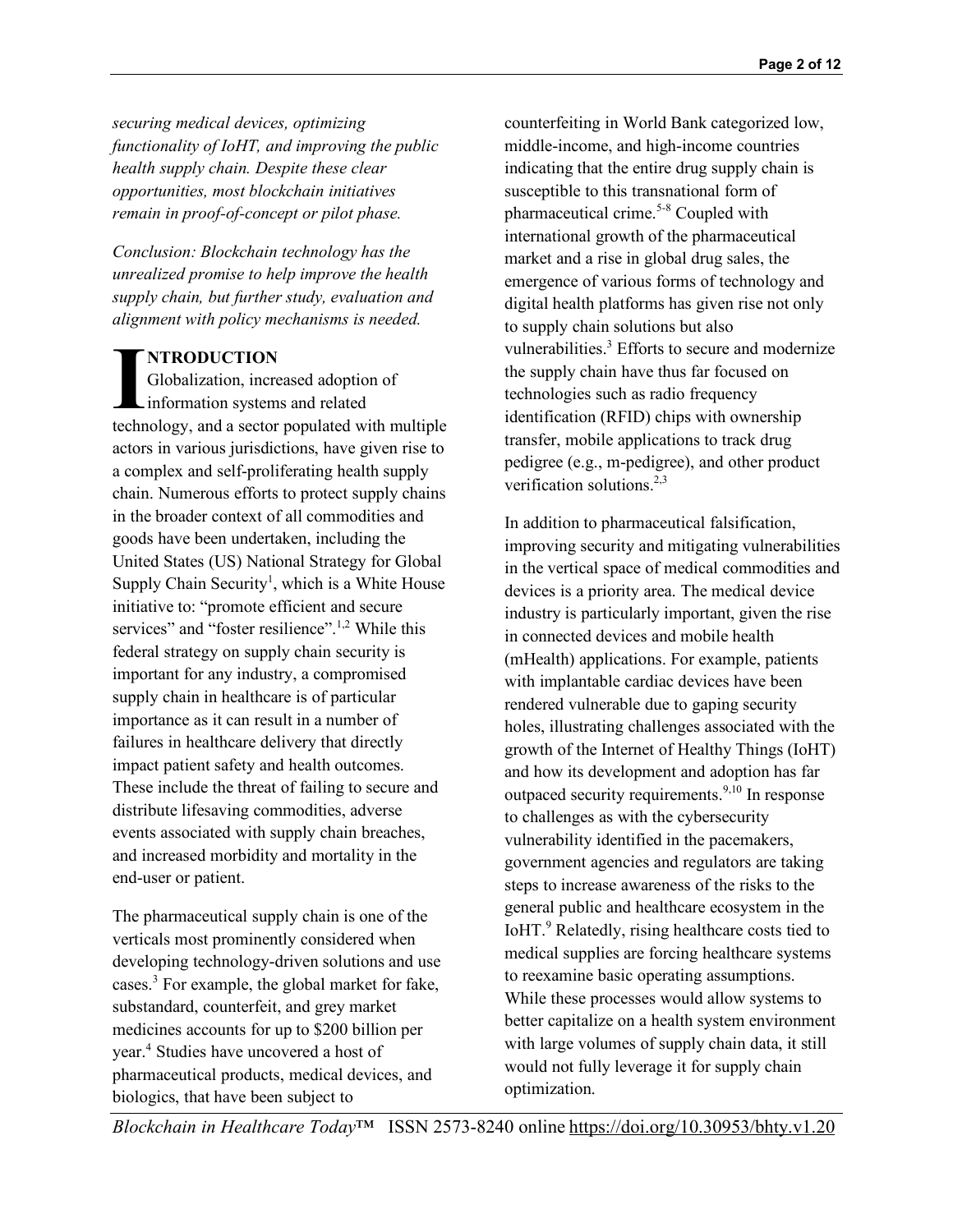Hence, effective management of the health supply chain is critical to ensuring optimal patient safety and population health level outcomes—a task that paradoxically relies on but fails to fully utilize cutting-edge technology and innovation. Failures in the health supply chain evidenced by the transnational trade in fake medicines, medicine shortages and stock outs, and security vulnerabilities in connected medical devices, illustrate the high stakes nature of this sector relative to some industries.<sup>3,5</sup> As such, solutions must address and balance optimizing supply chain management and ensuring supply chain efficiency and risk reduction. In all healthcare verticals improving resilience, integrity, data provenance, and functionality of the health supply chain are essential.<sup>11</sup>

What is the common denominator to address these challenges? All of these and more critical challenges in healthcare could be addressed with superior supply chain management practices that are digitally enabled by blockchain technology.<sup>12</sup> For the purposes of this perspective piece, we define a supply chain as the end-to-end process from sourced raw material to final product sold to a customer. Areas within healthcare primed for improvements in supply chain management that we focus on in this paper include: *pharmaceuticals*, *medical devices and supplies*, *IoHT*, and *public health*. This perspective aims to raise awareness of opportunities for blockchain uptake in these health supply chain areas with a particular focus on the pharmaceutical supply chain, and also ask critical questions of what blockchain elements are crucial for future adoption and implementation.

#### **"PHARMA-CHAIN": BLOCKCHAIN FOR THE PHARMACEUTICAL SUPPLY CHAIN?**

A serious and well recognized threat to the

pharmaceutical supply chain is the infiltration of the combined category of substandard and falsified (SF) medicines; these are also referred to as counterfeit medicines but often taking on a different legal meaning.<sup>5,13-14</sup> Collectively, these different forms of compromised and fake medicines can manifest as a result of importing substandard drugs without local approval, poor manufacturing practices or improper storage, theft and diversion of drugs, and the infiltration of poor quality or fake products into grey markets (i.e., business conducted outside of legitimate channels). <sup>15</sup> The World Health Organization (WHO) estimates this combined market at \$75 billion per year,<sup>13</sup> but estimates range up to \$200 billion.<sup>4</sup> The pharmaceutical supply chain and healthcare system are particularly susceptible to disruption in countries like Vietnam, where the vast majority (i.e., 90%) of drug expenditures are contingent upon imported sources. 16

However, supply chain vulnerabilities are not limited to low-income markets or those heavily reliant upon drug importation. As an example, in 2012 the US Food and Drug Administration (FDA) notified nearly 1,000 healthcare facilities and practitioners in 48 states and 2 US territories that they might have purchased and administered fake versions of the blockbuster anti-cancer drug Avastin<sup>®</sup> (bevacizumab).<sup>17</sup> The legislative response to these threats in the US is the Drug Supply Chain Security Act (DSCSA).<sup>18</sup> In a 10year time frame, the DSCSA requires "medication tracking and tracing; serialization, verification, and detection of suspicious products; and strict guidelines for wholesaler licensing and reporting."<sup>15,19</sup> Outside of the US, related efforts are underway with the Falsified Medicines Directive in the European Union  $(EU)^{20}$  and the Council of Europe's MEDICRIME Convention, $^{21}$  along with local anti-counterfeiting laws in various countries.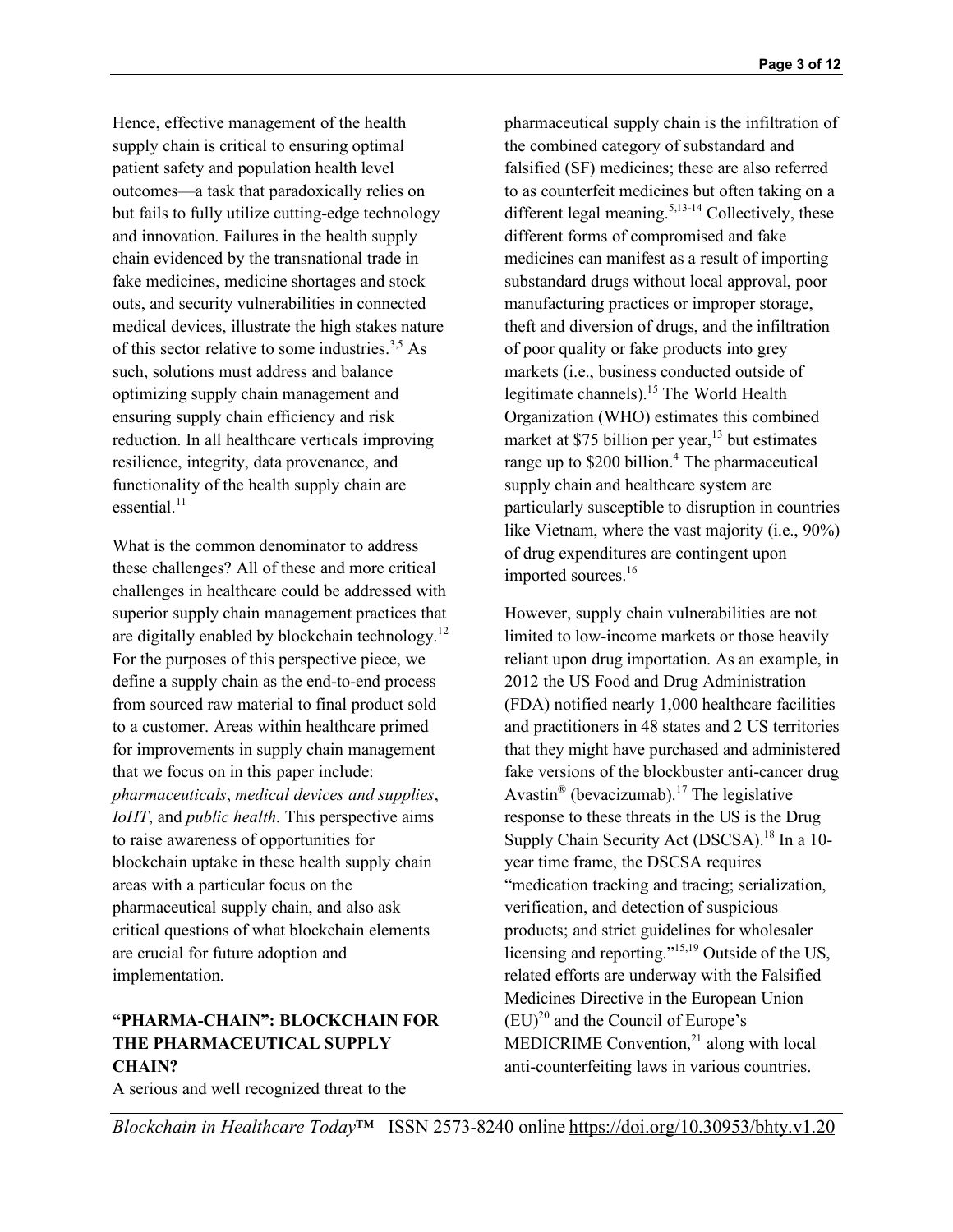When exploring the role of blockchain in securing and optimizing supply chain management for the manufacture, distribution, and dispensing of pharmaceutical products, the initial questions that should be posed are: would blockchain technology represent improvement over existing supply chain and anticounterfeiting systems and databases? Does it offer functionality or processes unavailable with centralized databases and legacy systems? How can a blockchain interact with existing supply chain data (e.g., RFID, Global Standards One (GS-1), Electronic Product Code Information Services (EPCIS), etc.) and anti-counterfeiting technology? And finally, does it offer a compliance and regulatory solution that can mitigate risk but also better ensure compliance and patient safety that can benefit *both* manufactures and consumers? Answers to these

questions should be the foundation of initial evaluations of blockchain design elements and feasibility studies to develop robust use cases, while also localizing within the context of the different challenges faced by supply chains in varying jurisdictions (e.g., EU parallel trade, markets with poor pharmaceutical governance). With the example of DSCSA, each regulatory component should map to blockchain capabilities for it to be a viable solution. In the case of the pharmaceutical supply chain, possible DSCSA-blockchain policy and technology alignment is illustrated in Table 1.

Several organizations are actively exploring the use of blockchain for pharmaceutical supply chain management by developing use cases, simulation models, and prototyping blockchain solutions. Leading the thought process around this development is The Center for Supply Chain

| <b>Key Requirement</b>            | <b>Blockchain Applicability</b>                                                                                                                              | Compatible |
|-----------------------------------|--------------------------------------------------------------------------------------------------------------------------------------------------------------|------------|
| <b>Product identification</b>     | Unique product identifier can be required with contributed<br>information validated as a side chain                                                          | <b>YES</b> |
| <b>Product tracing</b>            | Allows manufacturers, distributors and dispensers to provide<br>tracing information in shared ledger with automatic verification<br>of important information | <b>YES</b> |
| <b>Product verification</b>       | Creates system and open solution to verify product identifier and<br>other contributed information                                                           | <b>YES</b> |
| Detection and<br>response         | Allows public and private actors to report and detect drugs<br>suspected as counterfeit, unapproved, or dangerous                                            | <b>YES</b> |
| <b>Notification</b>               | Creates shared system to notify FDA and other stakeholders if an<br>illegitimate drug is found                                                               | <b>YES</b> |
| <b>Information</b><br>requirement | Can create shared ledger of product and transaction information<br>including verification of licensure information                                           | <b>YES</b> |

*Table 1. Blockchain applicability for DSCSA key requirements*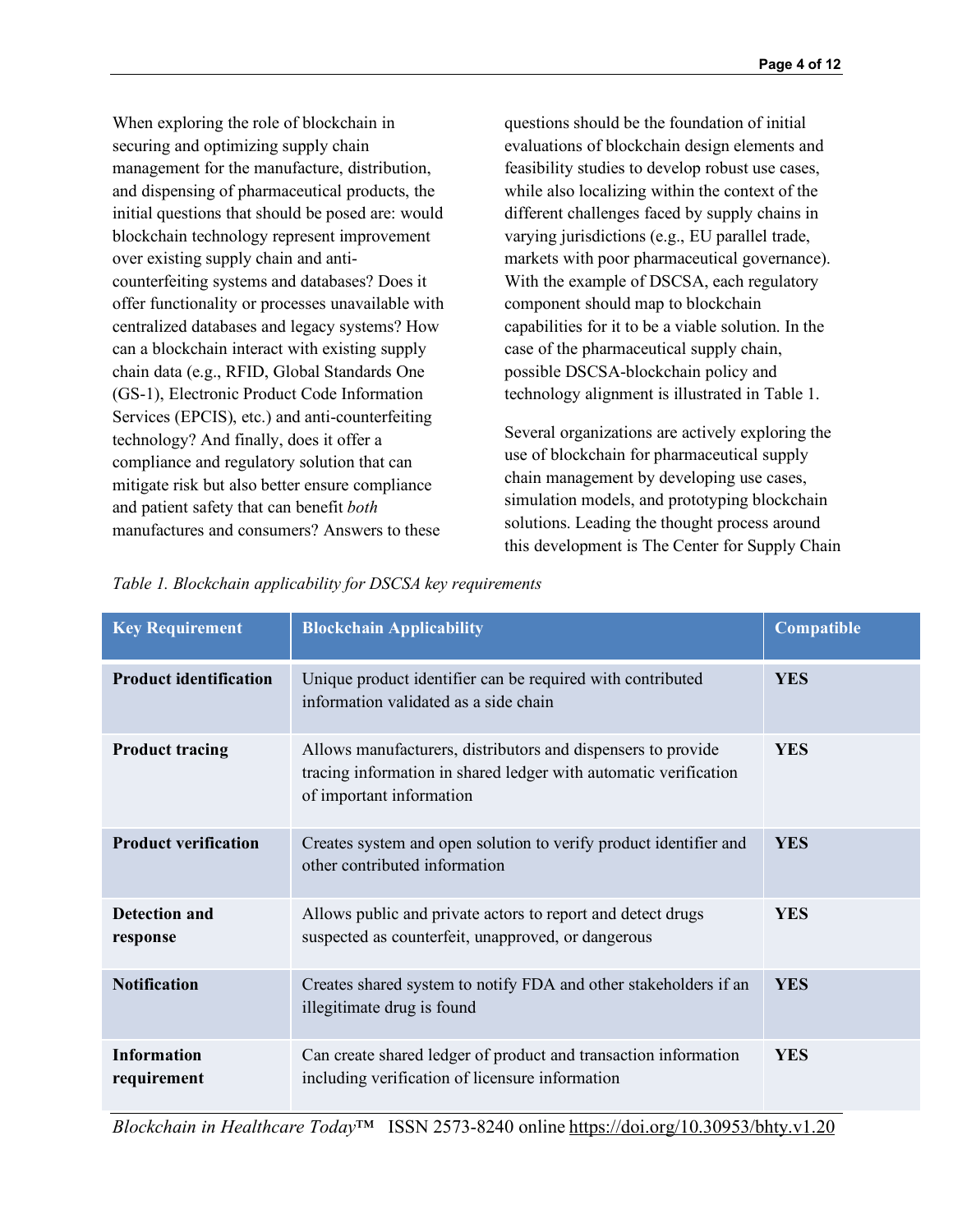Studies (https://www.c4scs.org/), a non-profit organization created to help explore the feasibility of blockchain adoption through a virtual pilot study<sup>22</sup> with participation of various stakeholders from across the pharmaceutical supply chain. It is also engaged in ongoing research efforts around simulating reference models of DSCSA and blockchain compatibility and compliance. Additionally, technical professional organizations, such as IEEE Standards Association

(http://standards.ieee.org/) have convened workshops, webinars, and now operate a Supply Chain/Clinical Trials Technology Implementation Industry Connections program to explore frameworks for standards of interoperability between blockchain and existing legacy systems to enhance patient safety in both the pharmaceutical supply and clinical trials sectors. Concurrently, a number of companies are similarly working towards these same goals, but from different perspectives of developing use cases, exploring projects with manufacturers, and extending blockchain models used in other industries (e.g., food supply chains) $^{23}$  to pharmaceuticals and related healthcare uses (Table 2).

Overall, assessing how blockchain technology might better secure the pharmaceutical supply chain, while concomitantly addressing the need to combat the decades long public health challenge of SF medications, has been a case study that has received multi-stakeholder interest in the shared spheres of the technology, public health, and healthcare community of blockchain researchers and entrepreneurs. While a project like MediLedger (https://www.mediledger.com/) represents a collaborative approach between multiple companies in Table 2, the practical and real-world application of blockchain to this problem remains unclear and requires further maturation.

# **BEYOND PHARMACEUTICAL SUPPLY CHAIN: OTHER POTENTIAL BLOCKCHAIN APPLICATIONS IN HEALTHCARE**

Moving beyond pharmaceuticals and the drug supply chain, blockchain applications are beginning to mature in other healthcare verticals, many of which are technology-focused and heavily regulated. Arguably the most mature healthcare sectors moving forward with blockchain adoption are the clinical trial stakeholders, healthcare records and data management providers and entities, and as aforementioned, the pharmaceutical supply chain. However, areas for blockchain growth that align with the fundamental principles of improving data management and integrity of the health supply chain exist in areas of medical devices and supplies, IoHT, and public health applications, which are explored in brief below.

**Medical Devices and Medical Supplies**

Recently, almost half a million patients with implantable cardiac pacemakers were identified as needing a vital firmware update due to a security flaw exposing their device to potential manipulation by hackers.<sup>9</sup> This follows other instances, including the recall of the Symbiq™ Infusion System, after it was discovered that Hospira's smart pumps could be accessed and controlled through a hospital network by unauthorized users to change patients' dosages. $24$ As the employment of connected and digitallyenabled medical devices becomes more prevalent, their opportune use as well as their vulnerabilities become more pronounced. In response to requirements for medical devices to bear a Unique Device Identifier (UDI) by the FDA and the EU, blockchain has the potential to reduce costs and improve patient safety, and combat medical device counterfeiting due to its efficiencies and accountability around trust.<sup>25,26</sup> Use of blockchain could also enhance preventive maintenance of devices via deployment of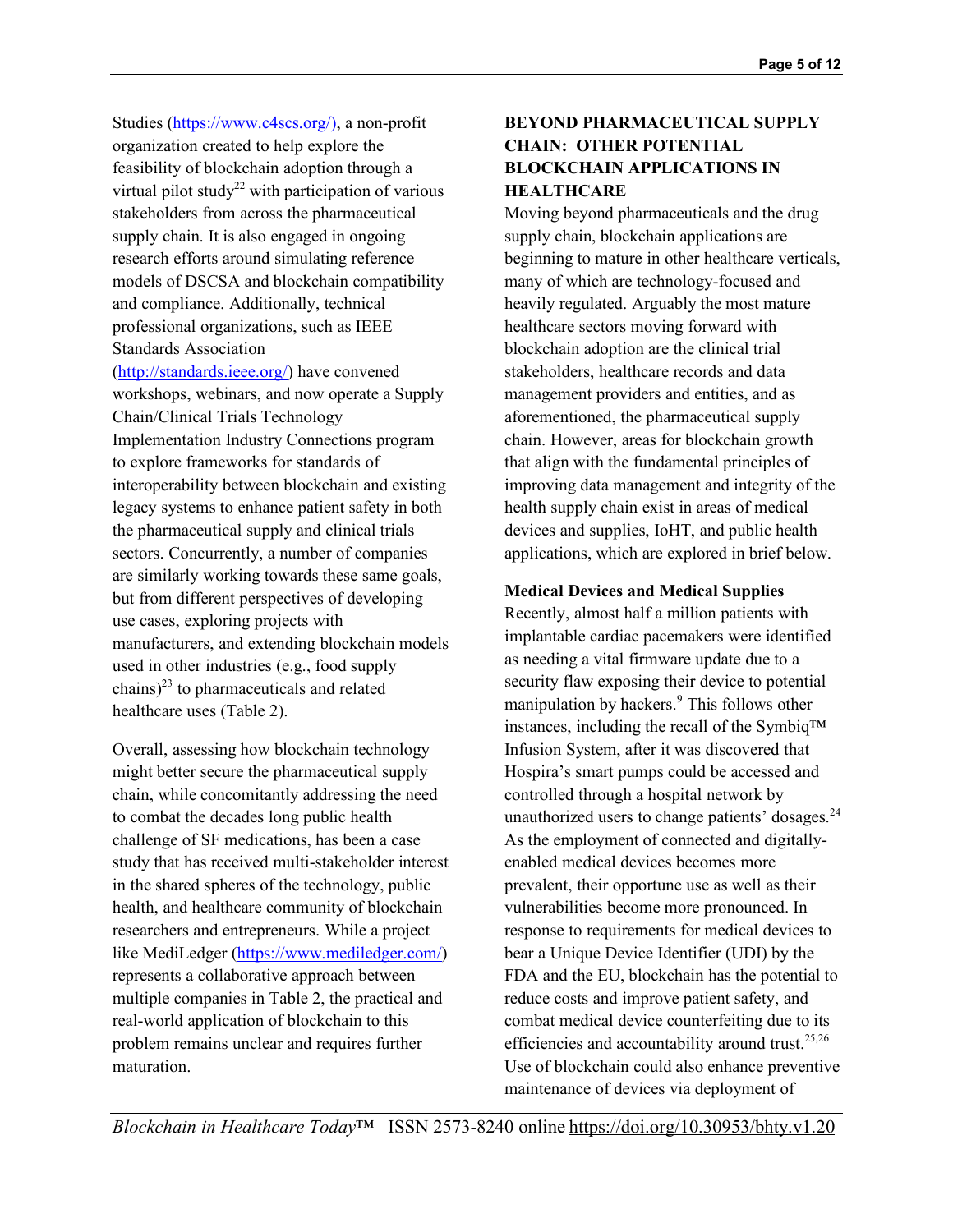automated smart contracts.<sup>27</sup> In one universityindustry partnership involving Edinburgh Napier University, National Health Service (NHS) National Services Scotland and Spiritus Development with support by The Data Lab and Scottish Funding Council, an effort is underway to use blockchain technology to support the

medical device supply chain to track devices through their lifecycle.<sup>28</sup> The aim of the pilot is also to monitor the patient care pathway for opportunities to leverage analytics to improve safety and efficiency (e.g., improved response times for device recalls and field notices issued by responsible companies and agencies). $28$ 

| <b>Company</b>        | <b>Features</b>                                                                                                                        | <b>Website</b>                                  |
|-----------------------|----------------------------------------------------------------------------------------------------------------------------------------|-------------------------------------------------|
| <b>Block Verify</b>   | Extending anti-counterfeit solutions from<br>luxury valuables to medications                                                           | http://www.blockverify.io                       |
| <b>Chronicled</b>     | Partnered with The LinkLab for a blockchain-<br>supported DSCSA compliance platform                                                    | https://www.chronicled.com                      |
| <b>IBM Blockchain</b> | Early work with supply chain management in<br>food products with multiple partners                                                     | https://www.ibm.com/blockchain/supply-<br>chain |
| <b>FarmaTrust</b>     | UK org developing blockchain solution for<br>pharmaceutical supply chain, Initial Coin<br>Offering (ICO) primarily for European market | https://www.farmatrust.com                      |
| <b>iSolve</b>         | Advanced Digital Ledger Technology,<br>BlockRx ICO primarily for U.S. market                                                           | http://isolve.io                                |
| <b>Modum</b>          | Blend of blockchain and sensors, MOD token<br>Initial Token Offering (ITO)                                                             | http://modum.io                                 |
| OriginTrail           | Recognized by Walmart Food Safety,<br>partnered with Yimishiji; TRAC token                                                             | https://origintrail.io                          |
| Provenance            | UK org starting with chain-of-custody for<br>food; positioned to extend                                                                | https://www.provenance.org                      |
| <b>T-Mining</b>       | Belgians partnered with NxtPort for container<br>shipping; adaptable tech                                                              | http://t-mining.be                              |
| <b>The LinkLab</b>    | Knowledge resource, development partner,<br>partnered with Chronicled                                                                  | http://www.thelinklab.com                       |
| <b>VeChain</b>        | Combining blockchain and IoT; food/drug<br>forays in roadmap; VEN/VET token                                                            | https://www.vechain.com                         |
| <b>Walton</b>         | Early phase to use RFID and IoT; goals to<br>scale to business ecosystem; WTC token                                                    | https://www.waltonchain.org                     |

|  |  | Table 2. Selected companies exploring blockchain for health supply chain management |
|--|--|-------------------------------------------------------------------------------------|

*DSCSA: Drug Supply Chain Security Act, IoT: Internet of Things, RFID: radio frequency identification, UK: United Kingdom; U.S.: United States*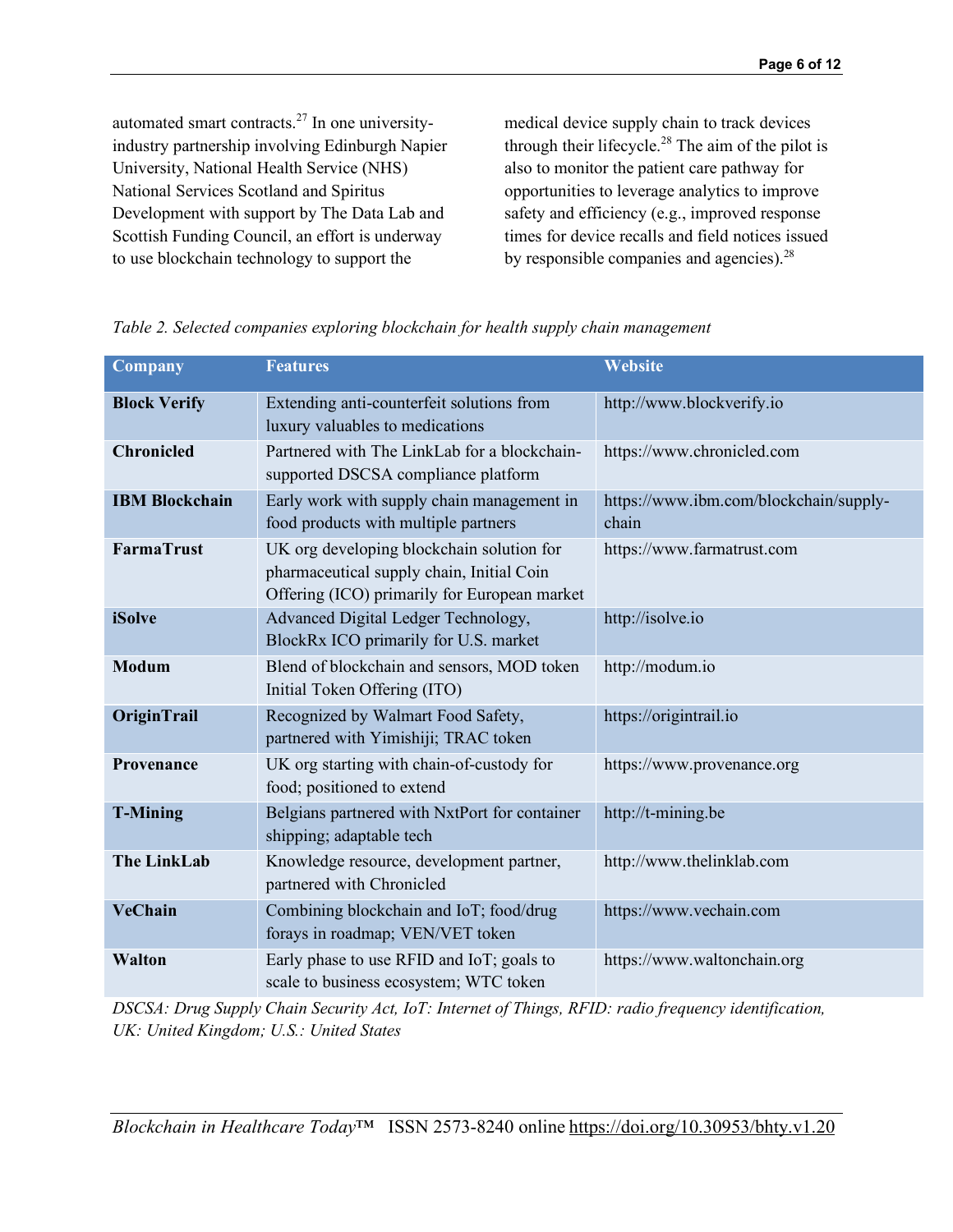Blockchain utilization also holds the promise to improve the value of care and reduce cost via enhanced supply chain management and interconnected clinical communities. To this end, Johns Hopkins Medicine (JHM) created a supply chain initiative focused on spine, joint, and blood management. <sup>29</sup> Focused on improving the value of care, JHM positioned this initiative as cost cutting with a "stuff not staff" philosophy to drill down on reducing supply expenditures and avoid staff reductions. The Armstrong Institute for Patient Safety and Quality (AIPSQ) was one of the highest-profile components to come out of this JHM initiative and the coordination of these interconnected efforts was observed to be a key element in its success (Figure 1). Cumulatively, the communities around spine, joint and blood management helped realize \$5.6 million in cost savings from their physician-led clinical communities focused on supply chain management of medical supplies.<sup>29</sup>

#### **Internet of Healthy Things**

The IoHT is a subset of the Internet of Things (IoT) focused on health and wellness.<sup>10</sup> These "things" commonly include wearables, sensors, and standalone devices with utility including activity, sleep, cardiac function, and disease specific conditions (e.g., epilepsy). The vulnerabilities and opportunities with IoHT mimic those seen with medical devices, but IoHT often are associated with greater threats to data, security, and systems due to less rigorous requirements and testing relative to medical devices or devices that are less regulated (e.g., non-FDA approved applications and devices) and more consumer focused. The Trusted IoT Alliance (https://www.trusted-iot.org/), formed by multiple industry IoT stakeholders, aims to help navigate these hurdles by facilitating standard setting and other efforts centering around leveraging blockchain for "connecting

and securing the next generation of IoT products".

Perhaps the first attempt at blockchain implementation with IoHT is by Bowhead Health (https://bowheadhealth.com/), which is based around a connected device that dispenses nutraceuticals. Incentivization of patient input of health data and habits is provided in the form of Anonymized Health Tokens (AHTs). While this is a similar incentivization model as proposed by other blockchain healthcare companies including: BurstIQ (https://www.burstiq.com), Healthcoin (https://www.healthcoin.com), ScriptDrop (http://www.scriptdrop.co), and Solaster (http://solasterhealth.com), Bowhead Health is one of the first blockchain companies in healthcare to pair with their own manufactured IoHT device. Assuming initial success, they also have in their roadmap to move from the less demanding wellness device to a medical device; this type of path to market entry could prove a trend in this space.

# **Public Health**

Supply chain challenges in public health include disaster and emergency mitigation and management, $30$  including protective supplies for healthcare workers during public health emergencies $31$  and access to essential medications,  $32$  vaccines,  $33,34$  and immunizations. $35$  In the context of access to essential and quality medicines, blockchain technology solutions overlap with use cases in the pharmaceutical supply chain and combatting SF medicines, but also extend to maintaining adequate supply at point of distribution (e.g., mitigating stock outs), curbing health systemsrelated corruption in medicines procurement, and catalyzing effective delivery of healthcare services and commodities. Blockchain technology in public health has also manifested as cryptocurrencies (e.g., digital currency like Bitcoin), which have been posited as alternative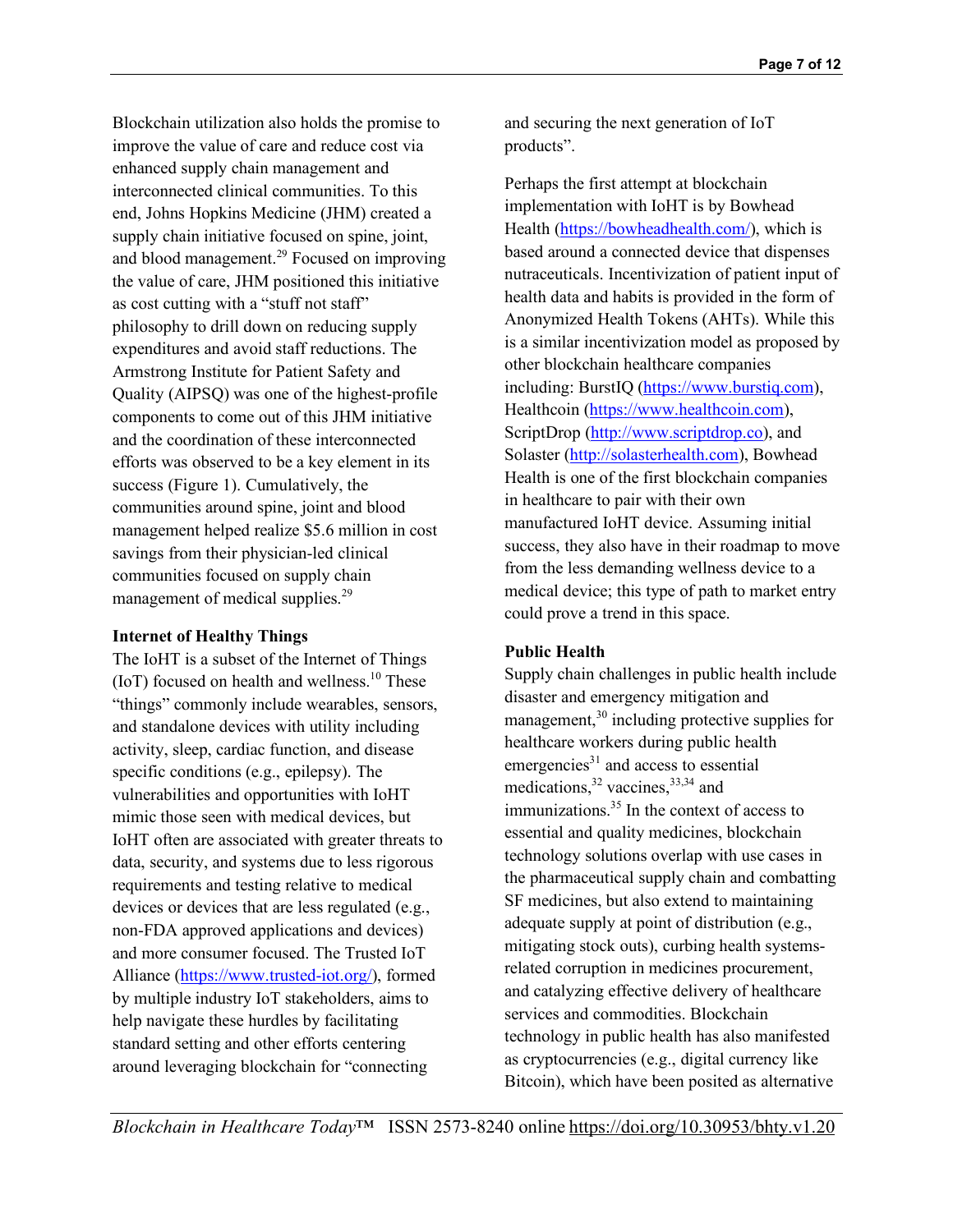forms of currency that can be used to better effectuate foreign aid and charity and as a means to reduce fraud and corruption in global health,  $36$  which can also intersect with disruptions and lack of resilience in supply chain integrity.



*Figure 1. Coordination of Armstrong Institute for Patient Safety and Quality (AIPSQ) and health system supply chain through clinical communities. Adapted from Ishii et al.<sup>29</sup>*

# **CONCLUSION**

The purported benefits of blockchain technology for enhancing management of the supply chain include: 1) reducing or eliminating fraud and errors, 2) reducing delays from paperwork, 3) improving inventory management, 4) identifying issues more rapidly, 5) minimizing courier costs, and 6) increasing consumer and partner trust.<sup>37</sup> However, extending these potential benefits to acute challenges in the health supply chain remains an undelivered promise. Going forward, this will require greater research, investment,

and deployment of solutions that can be evaluated rigorously for their actual impact on patient safety and population health outcomes. Numerous use cases in the health sector will also likely emerge. Two additional pharmaceutical sector examples that illustrate specific benefits that a blockchain-powered supply chain might offer are drug recall management and addressing prescription drug abuse (e.g., opioids). The capacity to utilize smart contracts to automate processes and reduce costs is also a crucial mechanism by which blockchain technology

*Blockchain in Healthcare Today*™ ISSN 2573-8240 online https://doi.org/10.30953/bhty.v1.20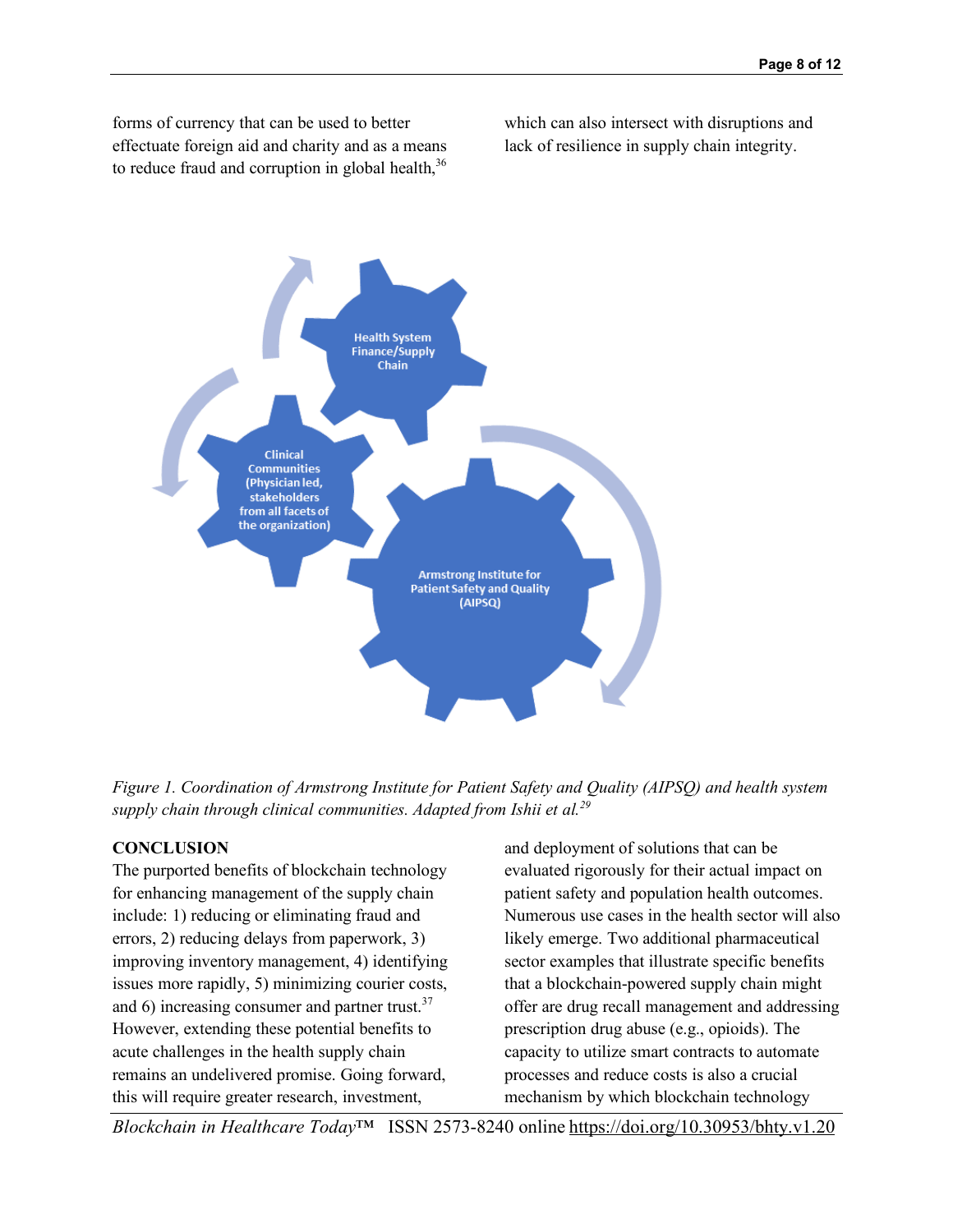could help achieve supply chain performance enhancement.

Equally challenging is the need to address privacy and data protection considerations unique to the healthcare sector as illustrated by the need to comply with policy frameworks such as Health Insurance Portability and Accountability Act (HIPAA) in the US and the General Data Protection Regulation (GDPR) in the EU. While many blockchain efforts for the health supply chain are still at the Proof of Concept (PoC) or pilot stage at present, more mature deployments are being explored across other industrial sectors that can be adopted for the healthcare sector and localized to policy incentives offered by national governments (e.g., compatibility with the DSCSA). Possibilities and opportunities for the health supply blockchain are seemingly endless, but only time will tell if the highly regulated and complex healthcare sector can fully leverage all the possibilities blockchain technology has to offer.

# **Funding Statement**

There was no public or private funding provided in the creation of this work.

# **Conflict of Interest**

The authors whose names are listed immediately below report the following details of affiliation or involvement in an organization or entity with a financial or non-financial interest in the subject matter or materials discussed in this manuscript.

*KAC*: Has served as a consultant for blockchain companies focused on healthcare and healthcare companies exploring blockchain solutions. *EAB*: Has served as an invited speaker for healthcare blockchain companies.

*TKM*: Serves as the Co-Chair for the IEEE Standards Association Supply Chain/Clinical Trials Technology Implementation Industry Connections Program, is an invited participant in the DSCSA & Blockchain Study by the Center

for Supply Chain Studies, and is a member of the Advisory Board for the company FarmaTrust a blockchain company developing technology for the pharmaceutical supply chain.

Cameron Davidson certifies no affiliations with or involvement in any organization or entity with any financial interest (such as honoraria; educational grants; participation in speakers' bureaus; membership, employment, consultancies, stock ownership, or other equity interest; and expert testimony or patent-licensing arrangements), or non-financial interest (such as personal or professional relationships, affiliations, knowledge or beliefs) in the subject matter or materials discussed in this manuscript**.**

# **Contributors**

To fulfill of the criteria for authorship, every author of the manuscript has made substantial contributions to all of the work and participated sufficiently in the work to take public responsibility.

#### **Supplemental materials** None

# **References**

1. White House. National Strategy for Global Supply Chain Security. 2012. Available at: https://obamawhitehouse.archives.gov/sites/defa ult/files/national\_strategy\_for\_global\_supply\_ch ain\_security.pdf (accessed 9/7/2017)

2. Burmester M, Munilla J, Ortiz A, Caballero-Gil P. An RFID-based smart structure for the supply chain: Resilient scanning proofs and ownership transfer with positive secrecy capacity channels. *Sensors*. 2017 Jul 4;17(7). pii: E1562. doi: 10.3390/s17071562.

3. Mackey TK, Nayyar G. A review of existing and emerging digital technologies to combat the global trade in fake medicines. *Expert Opinion on Drug Safety*. 2017;16:5, 587-602, doi: 10.1080/14740338.2017.1313227

*Blockchain in Healthcare Today*™ ISSN 2573-8240 online https://doi.org/10.30953/bhty.v1.20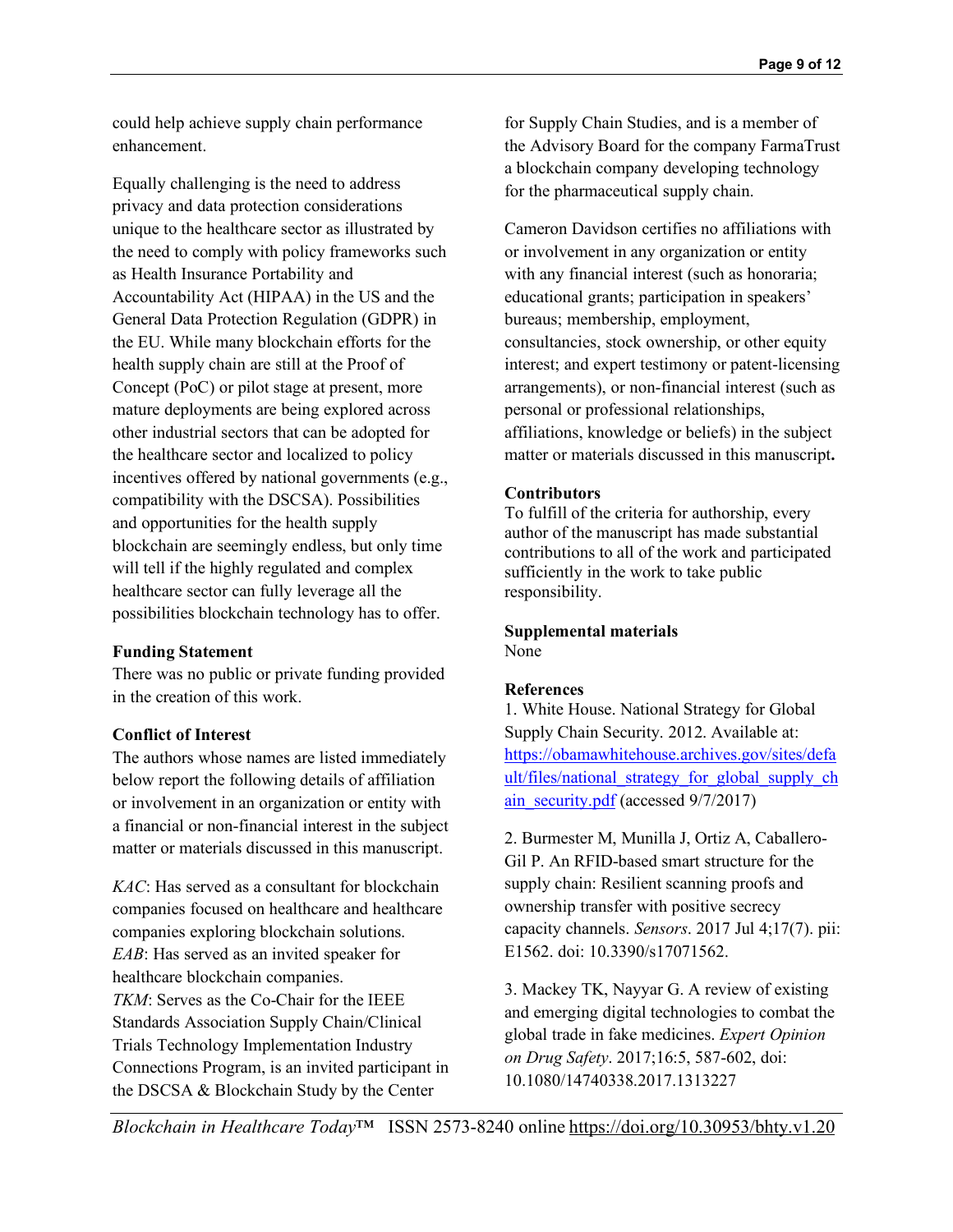4. United States Department of Commerce. 2016 Top Markets Report: Pharmaceuticals. Available at:

http://trade.gov/topmarkets/pdf/Pharmaceuticals **Executive Summary.pdf** (accessed 9/7/2017)

5. Mackey TK, Liang BA, York P, Kubic T. Counterfeit drug penetration into global legitimate medicine supply chains: a global assessment. *Am J Trop Med Hyg*. 2015; Jun;92(6 Suppl):59–67. doi: 10.4269/ajtmh.14- 0389.

6. Pullirsch D, Bellemare J, Hackl A, et al. Microbiological contamination in counterfeit and unapproved drugs. *BMC Pharmacol Toxicol*. 2014 Jun 26;15:34. doi: 10.1186/2050- 6511-15-34.

7. Stevens WG, Spring MA, Macias LH. Counterfeit medical devices: The money you save up front will cost you big in the end. *Aesthet Surg J*. 2014 Jul;34(5):786-8. doi: 10.1177/1090820X14529960

8. World Health Organization. Growing threat from counterfeit medications. Bulletin of the World Health Organization. April 2010;88(4):241-320.

9. United States Food and Drug Administration. Firmware Update to Address Cybersecurity Vulnerabilities Identified in Abbott's (formerly St. Jude Medical's) Implantable Cardiac Pacemakers: FDA Safety Communication. August 29, 2017. Available at: https://www.fda.gov/MedicalDevices/Safety/Ale rtsandNotices/ucm573669.htm (accessed 1/31/2018)

10. Kvedar JC. *The Internet of Healthy Things*. Boston: Partners HealthCare Connected Health (Boston); 2015.

11. Gordon W, Wright A, Landman A. Blockchain in Health Care: Decoding the Hype. *NEJM Catalyst*. February 9, 2017. Available at: https://catalyst.nejm.org/decoding-blockchaintechnology-health/ (accessed 12/28/2017)

12. Kuo TT, Kim HE, Ohno-Machado L. Blockchain distributed ledger technologies for biomedical and health care applications. *J Am Med Inform Assoc*. 2017 Nov 1;24(6):1211- 1220. doi: 10.1093/jamia/ocx068.

13. World Health Organization. Working Group of Member States on substandard/spurious/falselylabelled/falsified/counterfeit medical products. WHO's role in the prevention and control of medical products of compromised quality, safety and efficacy such as substandard/spurious/falselylabelled/falsified/counterfeit medical products. 23 September 2011. Available at: http://apps.who.int/gb/sf/pdf\_files/A\_SSFFC\_W G2\_3-en.pdf (accessed 12/28/2017)

14. World Health Organization. 1 in 10 medical products in developing countries is substandard or falsified. WHO urges governments to take action. November 28, 2017. Available at: http://www.who.int/mediacentre/news/releases/2 017/substandard-falsified-products/en/ (accessed 12/28/2017)

15. Brechtelsbauer ED, Pennell B, Durham M, Hertig JB, Weber RJ. Review of the 2015 Drug Supply Chain Security Act. *Hosp Pharm*. 2016 Jun;51(6):493-500. doi: 10.1310/hpj5106-493.

16. Angelino A, Khanh DT, An Ha N, Pham T. *Int J Environ Res Public Health*. 2017 Aug 29;14(9). pii: E976. doi: 10.3390/ijerph14090976.Zehrung 2017 28364941

17. Mackey TK, Cuomo R, Guerra C, Liang BA. After counterfeit Avastin®--what have we learned and what can be done? *Nat Rev Clin*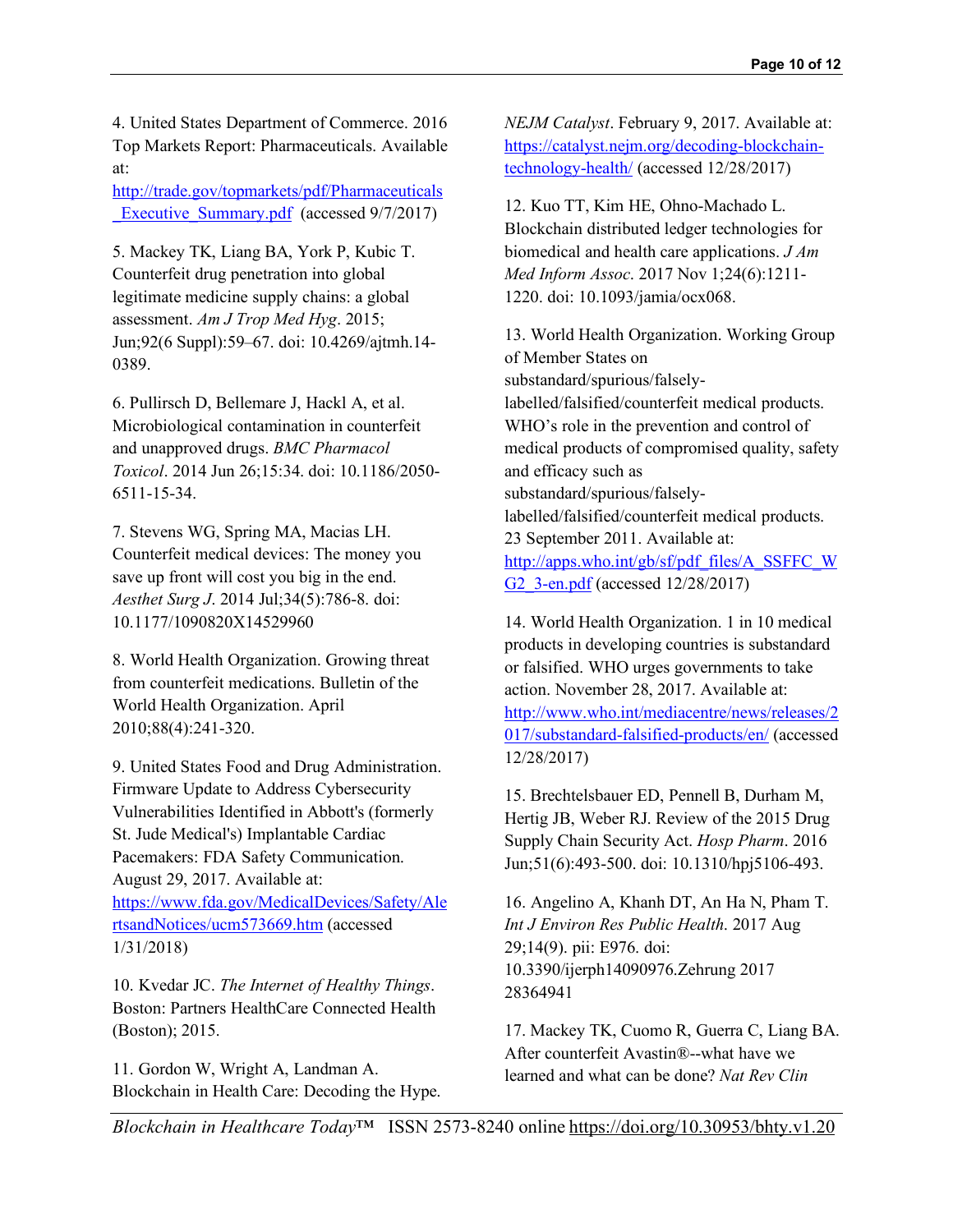*Oncol*. 2015 May;12(5):302-8. doi: 10.1038/nrclinonc.2015.35.

18. United States Food and Drug Administration. Title II of the Drug Quality and Security Act. US Department of Health and Human Services. 2014. Available at: https://www.fda.gov/Drugs/DrugSafety/DrugInt egrityandSupplyChainSecurity/DrugSupplyChai nSecurityAct/ucm376829.htm (accessed 9/7/2017)

19. Angraal S, Krumholz HM, Schulz WL. Blockchain technology: Applications in health care. *Circ Cardiovasc Qual Outcomes*. 2017 Sep;10(9). pii: e003800. doi: 10.1161/CIRCOUTCOMES.117.003800.

20. European Union. Directive 2011/62/EU of the European Parliament and of the Council of 8 June 2011 amending Directive 2001/83/EC on the Community code relating to medicinal products for human use, as regards the prevention of the entry into the legal supply chain of falsified medicinal products. 2011 Available at:

https://ec.europa.eu/health/sites/health/files/files/ eudralex/vol-1/dir\_2011\_62/dir\_2011\_62\_en.pdf (accessed 12/22/2017)

21. Council of Europe. The MEDICRIME Convention. Available at: https://www.coe.int/en/web/medicrime/themedicrime-convention (accessed 12/22/2017)

22. Center for Supply Chain Studies. C4SCS. 2017. Available at:

https://static1.squarespace.com/static/563240cae 4b056714fc21c26/t/59112735a5790a0b1b695d5 4/1494296374538/DSCSA%2Band%2BBlockch ain%2BSTUDY%2BCHARTER%2B- %2BV02.pdf (accessed 9/7/2017)

23. Ahmed S, Broek NT. Food supply: Blockchain could boost food security. *Nature*. 2017 Oct 4;550(7674):43. doi: 10.1038/550043e.

24. United States Food and Drug Administration. Symbiq Infusion System by Hospira: FDA Safety Communication - Cybersecurity Vulnerabilities. July 31, 2015. Available at:

https://www.fda.gov/Safety/MedWatch/SafetyIn formation/SafetyAlertsforHumanMedicalProduc ts/ucm456832.htm (accessed 12/25/2017)

25. United States Food and Drug Administration. UDI Resources. Available at: https://www.fda.gov/MedicalDevices/DeviceRe gulationandGuidance/UniqueDeviceIdentificatio n/ChangesbetweenUDIProposedandFinalRules/d efault.htm (accessed 12/27/2017)

26. European Union. Regulatory framework. Available at:

https://ec.europa.eu/growth/sectors/medicaldevices/regulatory-framework\_en (accessed 12/27/2017)

27. Krishnamurthy R. The Voyage of Discovery: Blockchain for Pharmaceuticals and Medical Devices. Beyond Standards: IEEE Standards Association. April 17, 2017. Available at: https://beyondstandards.ieee.org/generalnews/voyage-discovery-blockchainpharmaceuticals-medical-devices/, (accessed 12/25/2017)

28. The Data Lab. 2017. Napier University-Spiritus Pilot Project Seeks to Demonstrate Assurance Layer for Tracking Medical Devices. Available at:

http://www.thedatalab.com/news/2017/napieruniversity-spiritus-pilot-project-seeks-todemonstrate-assurance-layer-for-trackingmedical-devices (accessed 9/18/2017)

29. Ishii L, Demski R, Ken Lee KH, et al. Improving healthcare value through clinical community and supply chain collaboration.